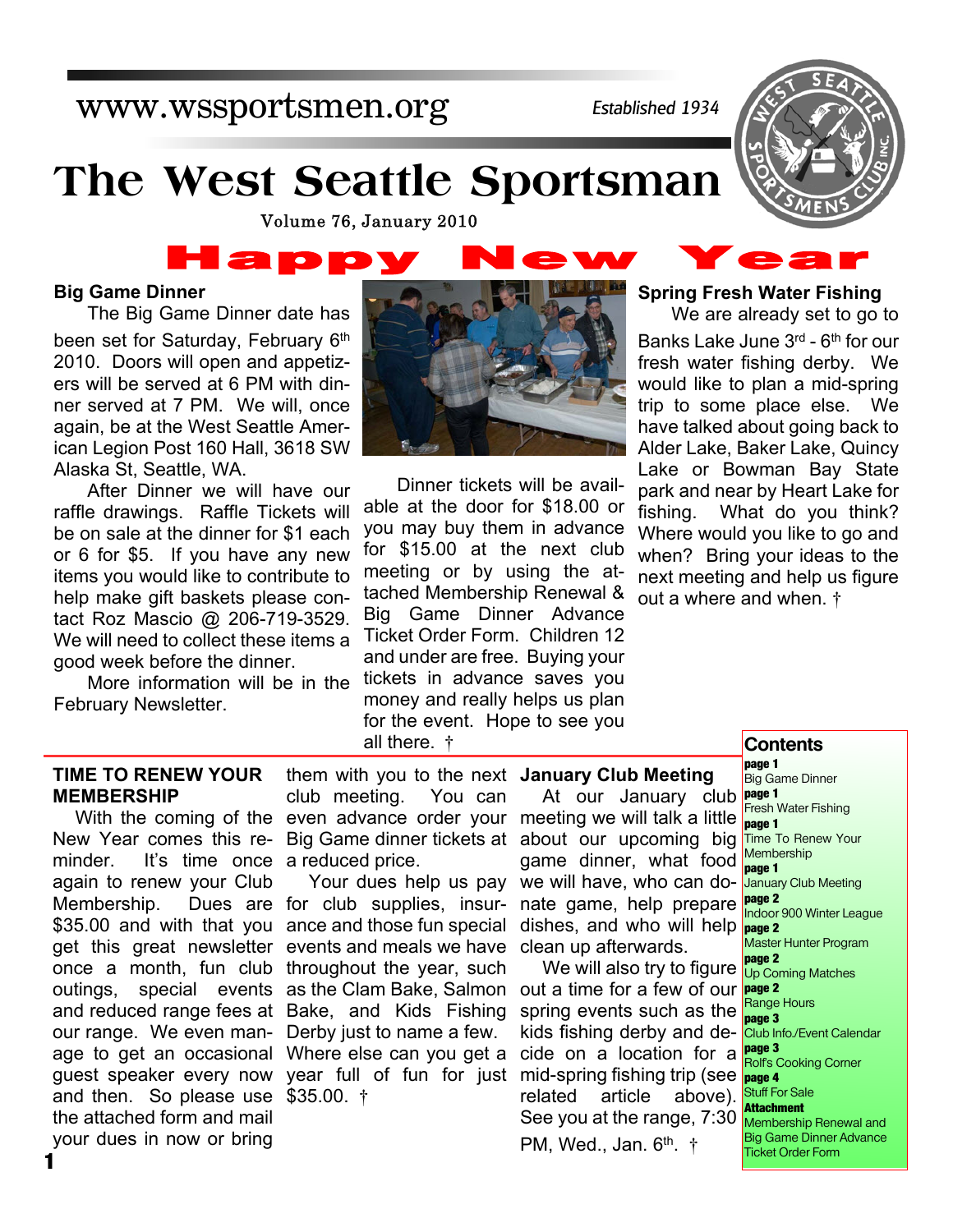### **Indoor 900 Winter League 2010**

It's time again for Winter Pistol League. Winter pistol league starts on Thursday January 7<sup>th</sup>. Please email Rob Cozens at rccozens@msn.com or call him at 206 852 9305 to sign up for a relay.

Dates: Match 1 January 7 Match 2 January 14 Match 3 January 21 Match 4 January 28 Match 5 February 4 Bye week February 11 Match 6 February 18 Match 7 February 25 Match 8 March 4

*Time:* At each event there will be three relays. First starts at 5: 00 PM, 6:00 PM, 7:00 PM. Additional relay will be added after the above relays are full.

*Location:* Roger Dahl Training Range 4470 35th Ave. S.W., Seattle, WA.

*Directions:* From I-5 take West Seattle\West Seattle

Bridge exit go to first light (35<sup>th</sup> Ave SW) turn left, go about two blocks, turn left into West Seattle Golf Course / West Seattle Stadium entrance. Range is in the grandstands on the north side of parking lot. *Eligibility:* Open to all competitors, NRA membership encouraged.

Entry Fees: Match Fee (for the entire 8 weeks); \$40.00 Payable at the time of registration at Match 1. Doors will open early to allow for registration.

*Rules:* Current NRA rules will govern. **The wearing of eye and ear protection is Mandatory.**

*Squadding:* Range capacity limits entries to 8 per relay. Shooters will be assigned relays on a first come first serve basis. Competitors must be in attendance 15 minutes prior to the Relay start time to hold Reserved firing positions. Shooters may shoot other relays for make-ups *if vacancies exist*.

*Classifications:* The NRA classification system will apply. Non classified competitors will fire in the Master class or a separate class will be established for weeks one and two. After week two, classification will be assigned for the remainder of the tournament.

*Course of Fire:* 90 Rounds per match. Standard NRA 50-ft gallery Slow fire and Timed/Rapid fire targets will be used. Any 22 caliber pistol/revolver that complies with the NRA rules (2 pound trigger pull is minimum) is allowed. Only standard velocity ammunition is allowed at this range.

20 rounds slow fire, 30 rounds for National Match Course.

20 rounds Timed Fire, 20 rounds Rapid Fire

*Scoring:* Target changing will be done by the competitors. Targets should be marked with match identifier (i.e. SF for slow fire, NM for National Match Course, TF for Timed Fire and RF for Rapid Fire) Scoring will be done by the competitors at the completion of each relay / match.

*Awards:* Individual cash awards for Aggregate Match Winner, 1<sup>st</sup> and 2<sup>nd</sup> place in each class. Additional cash awards to be given for every 5 shooters in a class.

*Contact:* Rob Cozens for registration and information, rccozens@msn.com or 206 852 9305. †

#### **Master Hunter Program Accepting Applications Beginning Jan. 1**

OLYMPIA - The Washington Department of Fish and Wildlife (WDFW) will be accepting enrollment applications for its Master Hunter program Jan. 1 through Feb.15.

Two orientation meetings on the application and certification process have been scheduled. Those meetings are scheduled for:

Jan. 9 - From 9 a.m. to 1 p.m. at the West Valley Fire Department, 10000 Zier Road, Yakima. Jan. 16 - From 1 p.m. to 4 p.m., in Room 172 of the Natural Resources Building, 1111 Washington St. SE, Olympia.

Details on the program, application forms and *Continued on Page 4*

|                     | Up coming Small bore & Air Matches                    | <b>Range Hours and Activity</b>          |
|---------------------|-------------------------------------------------------|------------------------------------------|
|                     | Jan 9 West Seattle Air Pistol & Standard Pistol Match | Monday - Small Bore - 6 PM, Tuesday -    |
| Jan 16 West Seattle | NRA Open Intrnl. Free Pistol & Std. Pistol Sectionals | Winter Rifle League, Wednesday -         |
| Jan 30 West Seattle | NRA Indoor Conventional Pistol Sectional & WA. State  | Juniors, Thursday Winter Pistol League - |
|                     | indoor Conventional Championship                      | Call Fred Burr at 206-935-4883 for       |
| Feb 6 West Seattle  | NRA Open Intrnl. Air Pistol Sectionals                | information.                             |
| Mar 13 West Seattle | Air Pistol & Standard Pistol Matches                  | Cost: Adult members \$2.00, non-mem-     |
| Apr 10 West Seattle | Air Pistol & Standard Pistol Matches                  | bers $$4.00$ , Juniors $$1.00$ .         |

**2** www.wssportsmen.org The West Seattle Sportsman

Volume 76, January 2010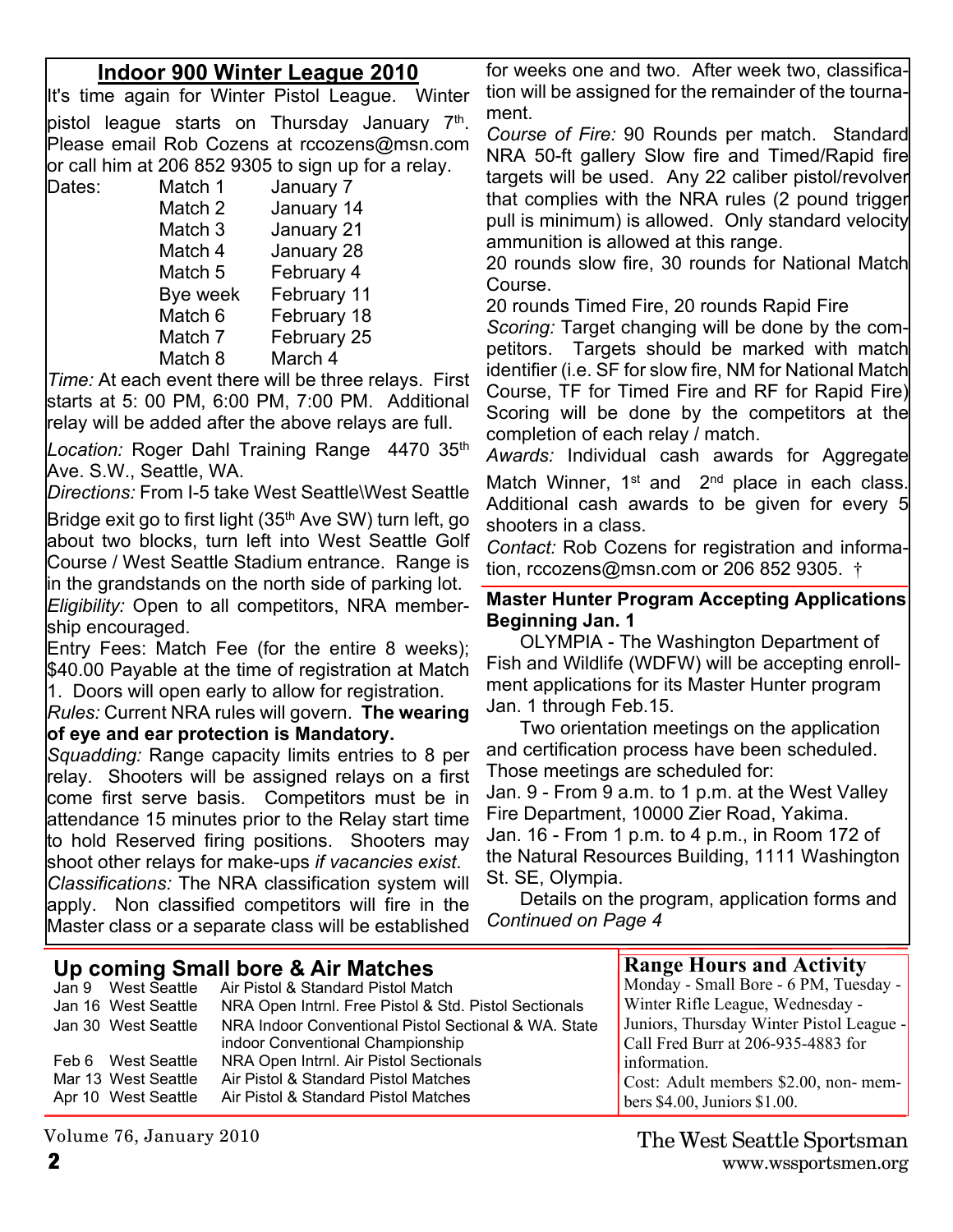#### **The West Seattle Sportsmen's Club Sponsors of the Roger Dahl Rifle Training Range**

| 42.             |
|-----------------|
|                 |
|                 |
| 20 <sub>0</sub> |
| <b>20</b>       |
|                 |

President – Tony Olszewski 426-965-9629<br>Fred Burr – 206-935-4883 Ernie Frev 206-935-4883 Richard George Frank Novito

#### **OFFICERS TRUSTEES LIFE TIME MEMBERS**



Rolf's Cooking Corner

**Joe's Easy Garlic Shrimp**

About 1 lb fresh non-cooked shrimp or prawns.

3 cloves garlic Pinch of Salt Olive oil Real butter Half a lemon

White wine

In a sauce pan heat up a couple of tablespoons of extra-virgin olive oil. Mince the garlic sprinkle with a pinch of salt and slowly brown on low heat. Be careful not to burn it. Put a couple of dollops of butter in the mix. When the garlic has lightly browned pour in a cup of wine and squeeze the lemon juice in. Turn the heat up to high, bring to a rolling boil then throw in shrimp. Cook until



#### they are just done. Do not over cook or they will get rubbery a few minutes is all. Turn them once or twice. Take the shrimp out and pour the sauce over them. Grab a loaf of good french bread to dip with and a glass of the same wine and enjoy. †

## **Events Calendar**

Jan 6<sup>th</sup> - Club Meeting Jan 20<sup>th</sup> - Board Meeting

Feb 6th - Big Game Dinner

Feb 17<sup>th</sup> - Board Meeting Mar 3rd - Club Meeting

Mar  $24<sup>th</sup>$  - Board Meeting Apr 7<sup>th</sup> - Club Meeting

Apr 21<sup>st</sup> - Board Meeting May 5<sup>th</sup> - Club Meeting

May 19<sup>th</sup> - Board Meeting

If you have any ideas for programs to have at the club meetings or any good outing ideas let one of the Officers or Trustees know. You may contact us at: info@wssportsmen.org

| <b>New</b>                  | <b>MEMBERSHIP APPLICATION</b><br><b>WEST SEATTLE SPORTSMEN'S CLUB</b>                                                                                                                                                                                                                                                                                                                                                                                                                                                           |                                                                                | Renewal                 |
|-----------------------------|---------------------------------------------------------------------------------------------------------------------------------------------------------------------------------------------------------------------------------------------------------------------------------------------------------------------------------------------------------------------------------------------------------------------------------------------------------------------------------------------------------------------------------|--------------------------------------------------------------------------------|-------------------------|
| payment of one year's dues. | I, propagation and conservation of game birds, game animals, and fish in the State of Washington, do hereby apply<br>for membership in the WEST SEATTLE SPORTSMEN'S CLUB and tender herewith the sum of \$ in<br>"I solemnly swear that I will abide by the Constitution and By-Laws of the West Seattle Sportsmen's Club and<br>help in its up-building and I will not willfully disobey the Game Laws wherever I fish or hunt. I will always be<br>a true sportsman both in the field and to my brother members at all times. |                                                                                | Date                    |
| <b>Street Address</b>       |                                                                                                                                                                                                                                                                                                                                                                                                                                                                                                                                 | If you would like to<br>receive the Club<br>newsletter by email<br>check here. |                         |
|                             |                                                                                                                                                                                                                                                                                                                                                                                                                                                                                                                                 |                                                                                |                         |
| (New Only)                  |                                                                                                                                                                                                                                                                                                                                                                                                                                                                                                                                 |                                                                                |                         |
| The West Seattle Sportsman  |                                                                                                                                                                                                                                                                                                                                                                                                                                                                                                                                 |                                                                                | Volume 76, January 2010 |

www.wssportsmen.org **3** The West Seattle Sportsman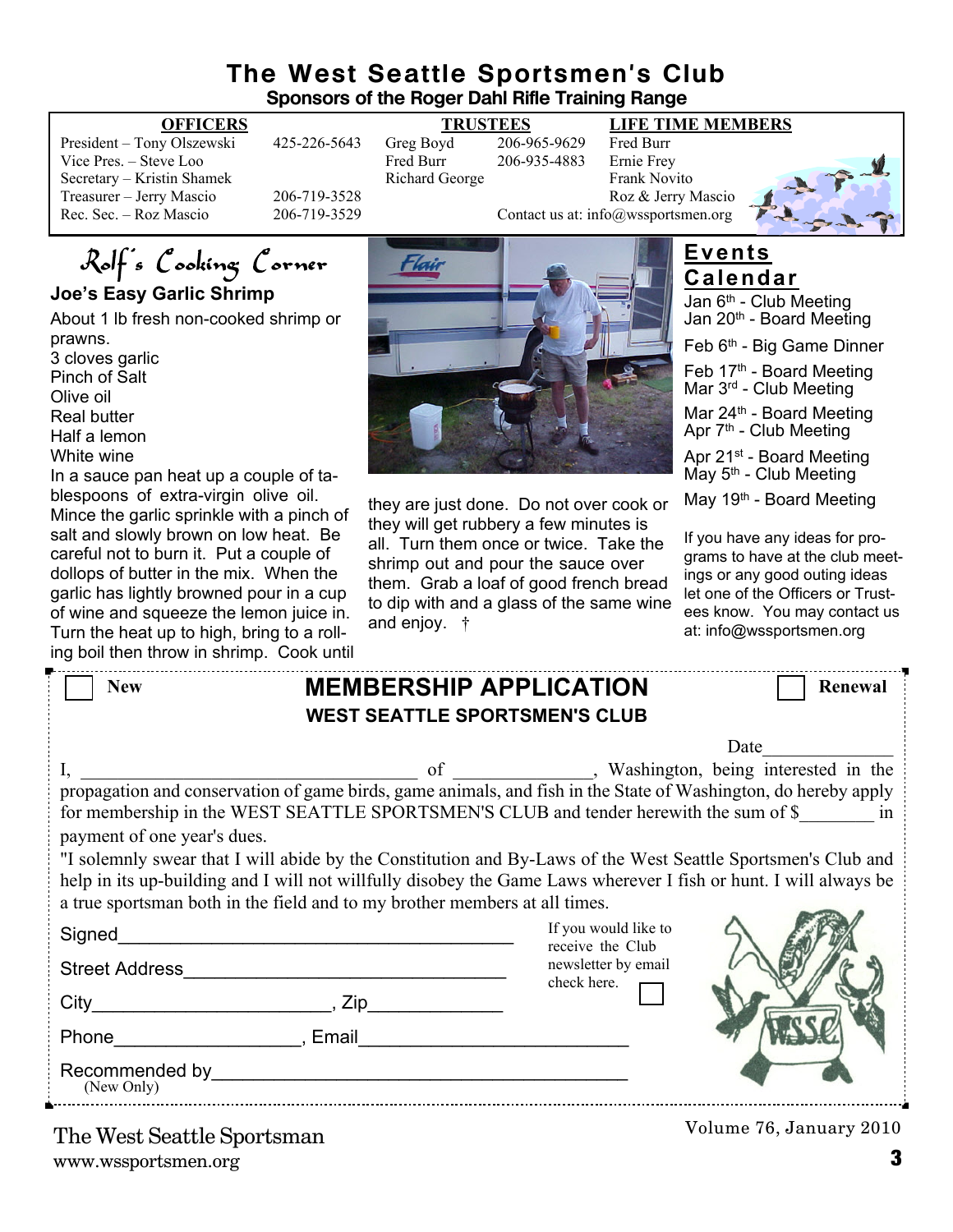### **Stuff For Sale**



**For Sale** - 12 ga C&H shot gun shell reloader includes dies and powder measure call Fred unter/. Burr 206-935-4883.

**For Sale** - Upright large freezer, Contact Cam at 206-431-8337.

**For Sale** - Hospital bed, Contact Cam at 206-431-8337.

**For Sale** - Club Logo items available; hats \$15.00, shirts and other items available too. We have a few special

75<sup>th</sup> Anniversary Logo hats available also. Contact Tony at the club meetings, by email at tony@wssportsmen.org or by phone at 425-226-5643.

If you have something you would like to list in this section please send an email to "info@wssportsmen.org" listing the item or items you would like to sell, the price, and your contact information. Put "Stuff For Sale" in the Subject line of your email. Keep in mind that this comes out only once a month. In order to be listed in the coming month's newsletter you will need to have your ad emailed to us no later than the 20<sup>th</sup> of the prior month.....†

*Master Hunter Program from page 2* Volume 76, January 2010 enrollment procedures are available at

http://wdfw.wa.gov/hunting/masterh

Master hunters participate in controlled hunts to remove problem animals that damage property or threaten public safety.

To qualify for the program, applicants must demonstrate a high level of skill and be committed to lawful and ethical hunting practices, said Bruce Bjork, chief of the WDFW Enforcement Program that manages the Master Hunter program. Those who have been convicted of violating a state fish and wildlife regulation in the last 10 years are not eligible.

"This is a great opportunity for conscientious, committed hunters to assume a leadership role among their peers," Bjork said. "Their knowledge and conduct in the field

can help build positive relationships with landowners and assure public hunting opportunity in the future."

Hunters enrolling in the program are required to pass a written exam, undergo a criminal background check, sign a Master Hunter Code of Ethics form and provide at least 20 hours of volunteer service on WDFW projects that benefit the state's wildlife resources.

Hunters who successfully complete the certification process will receive a certificate; a patch and a master hunter identification card; and will be eligible to participate in depredation hunts. †



The West Seattle Sportsmen's Club P.O. Box 16258 Seattle, WA 98116

**First Class Mail**